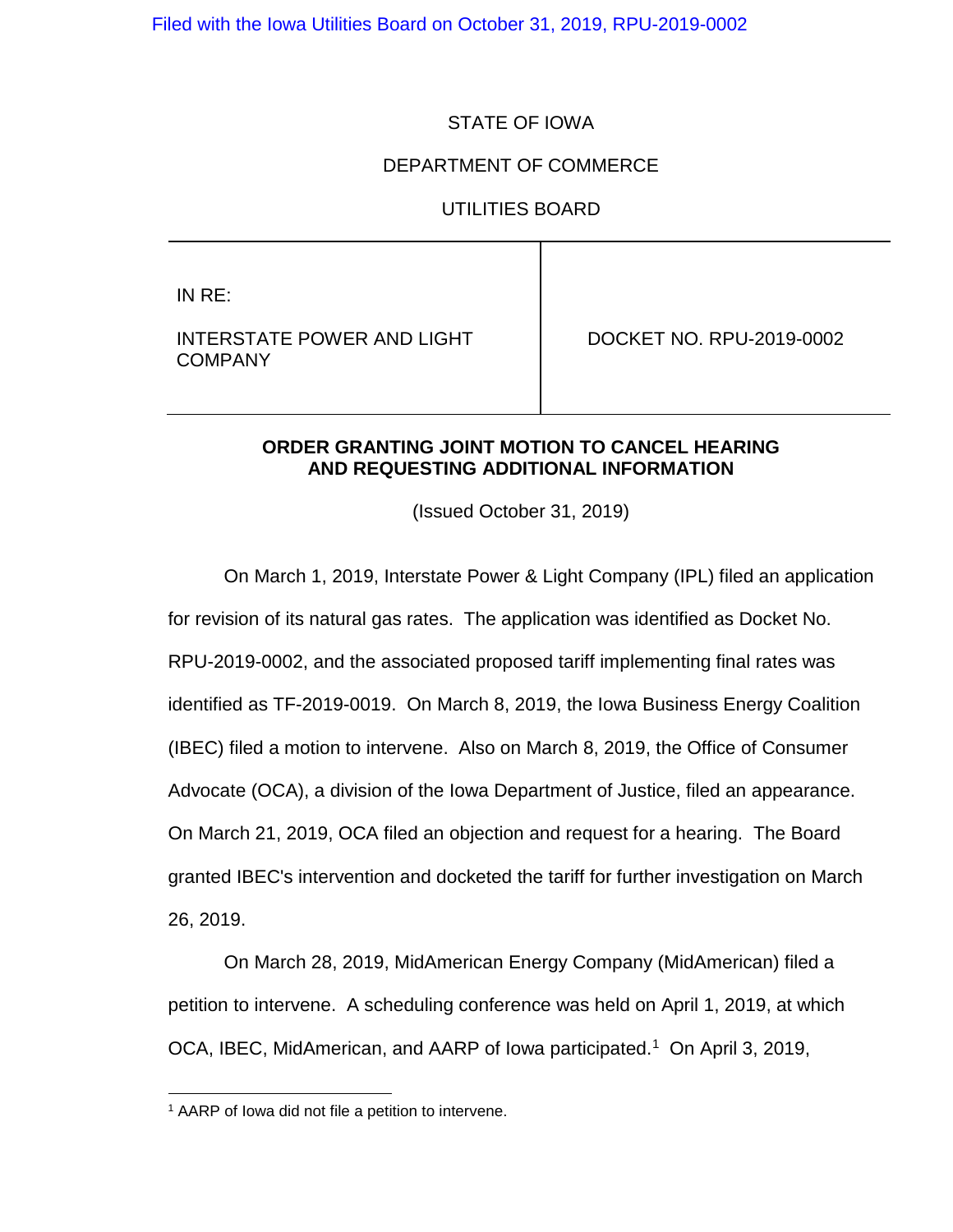### DOCKET NO. RPU-2019-0002 PAGE 2

WoodRiver Energy, LLC (WoodRiver), filed a petition to intervene. The Board issued an order on April 11, 2019, that, among other items, granted WoodRiver's and MidAmerican's interventions and set a procedural schedule for this docket. The hearing in this matter is scheduled for November 4 and 5, 2019. IPL, OCA, IBEC, and WoodRiver have all prefiled testimony in this docket. MidAmerican has not filed any testimony.

On October 22, 2019, and pursuant to Iowa Code section 17A.12(5) and Iowa Administrative Code rule 199—7.18, IPL, OCA, IBEC, and WoodRiver (collectively the Parties) filed a "Unanimous Settlement Agreement and Joint Motion for Approval of Agreement." The Parties assert they have reached a mutually acceptable proposed resolution in this proceeding. As part of the settlement, the Parties request the Board modify the procedural schedule to cancel the hearing scheduled for November 4 and 5, 2019. On October 23, 2019, MidAmerican filed a response indicating it does not object to the proposed settlement.

Under rule 199 IAC 7.18(1), the Board must review the settlement agreement to determine whether "the settlement is reasonable in light of the whole record, consistent with law, and in the public interest." Because the proposed settlement addresses all contested issues, the Parties should not be required to expend additional time and resources on a hearing or briefing while the Board performs their review. Therefore, the Board will grant the Parties' joint motion and cancel the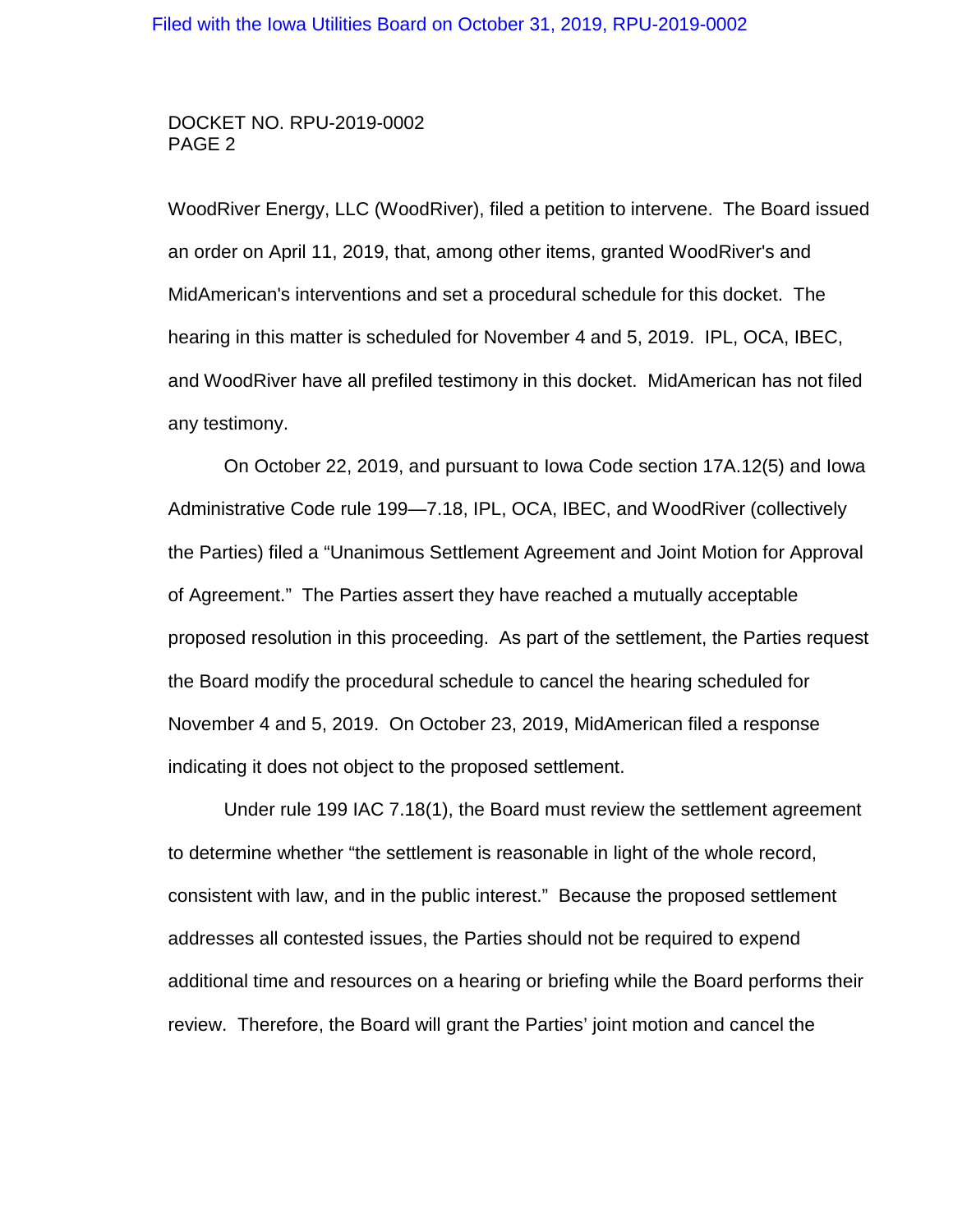#### Filed with the Iowa Utilities Board on October 31, 2019, RPU-2019-0002

#### DOCKET NO. RPU-2019-0002 PAGE 3

evidentiary hearing. The Board will still meet on November 4, 2019 to hold a vote to go into closed session for deliberations in this matter.

The Board notes that it is still reviewing the settlement. The Board may reschedule the hearing for a later date if, upon review, it determines that a hearing is necessary. The Board currently has its monthly public meetings scheduled for November 12 and December 17, 2019. The parties should maintain their availability for those dates in the event the Board determines additional proceedings are required. Additionally, the Board requires additional information to complete its review of the proposed settlement. The Board will require IPL to answer the questions attached as Attachment A to this order.

Board rule 26.4 allows recovery of rate case expenses. Board rule 26.4(1) allows recovery of expenses through the date the utility's reply brief is filed. Since the Parties have filed a settlement and briefing is not expected, the Board will allow recovery of IPL's expenses through the filing of the settlement with the Board on October 22, 2019. Board and OCA expenses to be recovered will be determined as of the date of this order. IPL shall file its actual rate case expenses with the Board. If the Board later determines that additional proceedings are required, the allowed rate case expenses may be adjusted to account for the additional time and expense related to any such proceedings.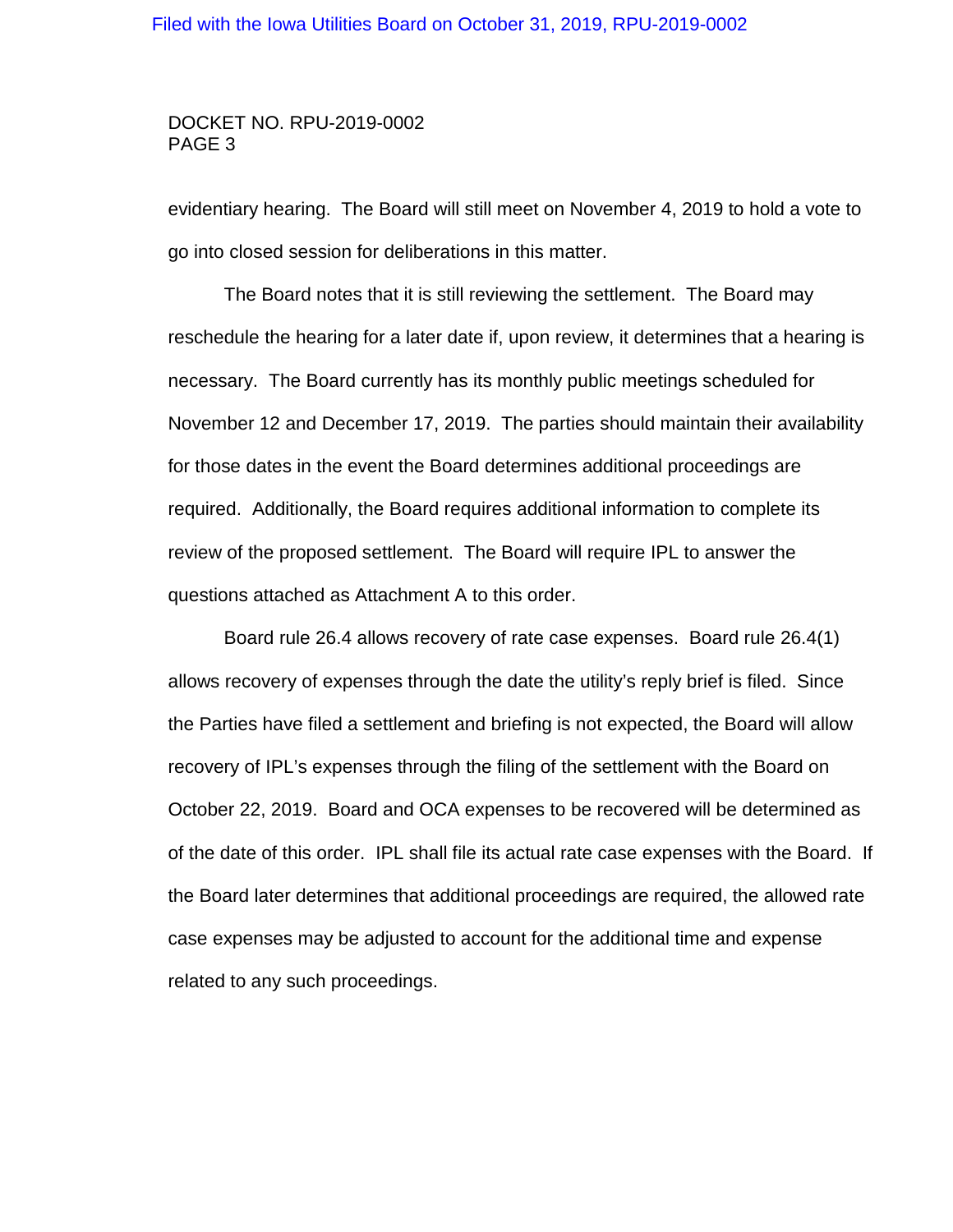Filed with the Iowa Utilities Board on October 31, 2019, RPU-2019-0002

DOCKET NO. RPU-2019-0002 PAGE 4

# **ORDERING CLAUSES**

## **IT IS THEREFORE ORDERED:**

1. The joint motion to cancel the hearing scheduled for November 4 and 5,

2019, is granted subject to the Utilities Board's review of the settlement.

2. The Utilities Board will meet publically on November 4, 2019 to hold a

vote to go into closed session for deliberations pursuant to Iowa Code § 21.5(1)(f).

3. Interstate Power and Light Company shall file its actual rate case

expenses as of October 22, 2019, no later than November 12, 2019.

4. Interstate Power and Light Company shall respond to the requests for

additional information found in Attachment A to this order no later than November 12, 2019.

# **UTILITIES BOARD**

*/s/ Geri D. Huser*

ATTEST:

*/s/ Nick Wagner*

*/s/ Kelsie Vanderflute /s/ Richard W. Lozier, Jr.*

Dated at Des Moines, Iowa, this 31<sup>st</sup> day of October, 2019.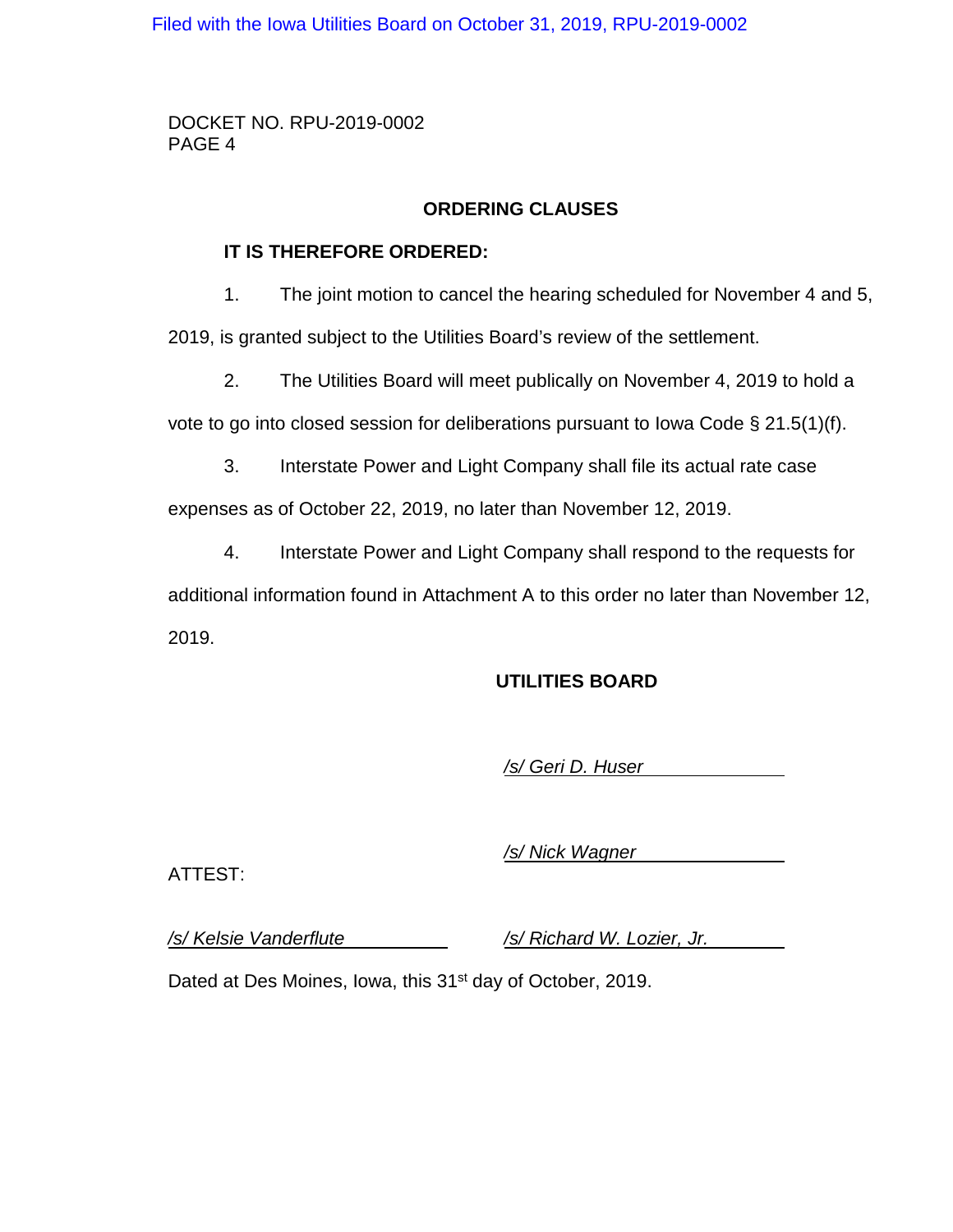# **DOCKET NO. RPU-2019-0002 ATTACHMENT A**

## **Proposed Renewable Gas Tariff**

- 1) In its proposed tariff, Interstate Power and Light Company (IPL) refers to "RG Transportation Customer[s]" rather than "Producers" as MidAmerican Energy Company (MidAmerican) and Black Hills/Iowa Gas Utility Company, LLC d/b/a Black Hills Energy (Black Hills), do in their comparable tariffs. Provide the reasons IPL's proposed tariff uses the term "customer" instead of "producer."
- 2) Black Hills' and MidAmerican's renewable gas tariffs require that the renewable gas be consumed within the legal boundaries of the state of Iowa. Explain why IPL's proposed tariff does not contain a similar requirement.
- 3) Black Hills' and MidAmerican's renewable gas tariffs require that the producer and the consumer of the renewable gas be served by the same pipeline. Explain why IPL's proposed tariff does not contain a similar requirement.

## **Uncollectible Accounts**

- 4) Explain the criteria for determining that an account is uncollectible.
- 5) Explain what happens to the account after it has been deemed uncollectible.
- 6) When a partial or full refund is to be made to the uncollectible account, explain:
	- a. The steps involved in issuing the refund;
	- b. How IPL communicates the change in the uncollectible balance to the agencies to which uncollectible accounts are reported; and
	- c. IPL's process for ensuring the credits due to an uncollectible balance are correctly applied to the balance.

# **Cash Working Capital**

- 7) Does IPL's Collection Period of 26.3 days include accounts protected by the winter moratorium?
- 8) Has the percentage of IPL accounts protected by the winter moratorium increased, decreased, or remained steady over the past ten years?